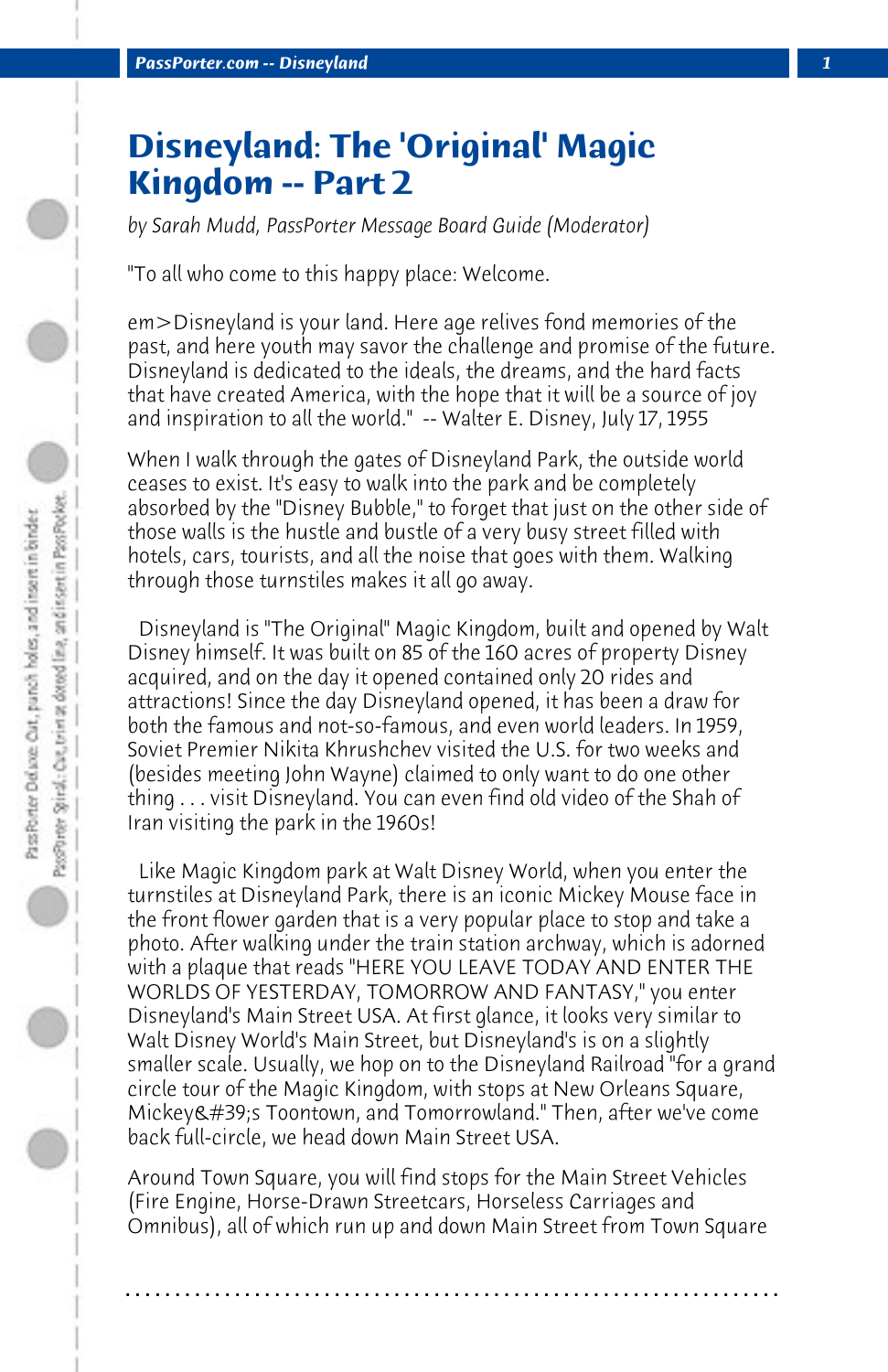to the Central Plaza in front of Sleeping Beauty Castle. On the right side of Main Street, you will find "The Disneyland Story presenting Great Moments with Mr. Lincoln." Great Moments with Mr. Lincoln was the main attraction at the State of Illinois pavilion at the 1964-65 New York World's Fair, with an Audio-Animatronic Mr. Lincoln addressing the crowd for over 5 minutes. With the exception of two short time periods (two years in the 1970s and a four-year block between 2004-2009), Mr. Lincoln has been entertaining folks at Disneyland Park since 1965.

 Just across the Square, you'll find City Hall and the Fire Station. The Disneyland fire station holds a very special significance. Walt Disney was ever-present during the construction and first 11 years of the park's existence (until his death in 1966), so much so that he had a private apartment built above the Disneyland Fire Dept. so that he and his family had a place to stay in the park while he watched over daily operations. In the front window of the apartment was a small lamp that, when turned on, clued the Cast Members in on the fact that Mr. Disney was in the park. When Walt died, the lamp was turned on and has not been turned off since. Some may call me crazy, but when I walk into the park (and then as I am leaving the park for the last time on my trip) I say "Good morning," and "See you next time," in the direction of the Disney apartment. I guess it is my own little way of thanking the man who built the park that both kids, and the kids in all of us adults, have come to love so much.

 As you continue on down Main Street you'll pass by the Emporium, Candy Palace, Blue Ribbon Bakery, Carnation Cafe, Gibson Girl Ice Cream Parlor, Newsstand, Main Street Pin Shop, Penny Arcade, and Main Street Cinema. The Cinema is modeled on old silent movie theaters, and different animated shorts are played on the screen to recorded musical accompaniments. Since it opened it has always included "Steamboat Willie,", of course!

 Around the Central Plaza (known to some as "The Hub" at Walt Disney World's Magic Kingdom), you'll have the option of heading left into Adventureland and Frontierland, right into Tomorrowland (passing the Plaza Inn -- home of the "Minnie and Friends -- Breakfast in the Park" character breakfast), or straight ahead through Sleeping Beauty Castle to Fantasyland. As I am I a creature of habit, I always go left. Adventureland, here we come!

 The first attraction you come to in Adventureland is the original Enchanted Tiki Room! Opened in 1963, the Tiki Room was originally planned as a restaurant where birds would serenade you as you ate, but the restaurant plans were scrapped and the attraction instead was made into a full show. (Tiki Trivia! Because of the extensive use of

**. . . . . . . . . . . . . . . . . . . . . . . . . . . . . . . . . . . . . . . . . . . . . . . . . . . . . . . . . . . . . . . . . .**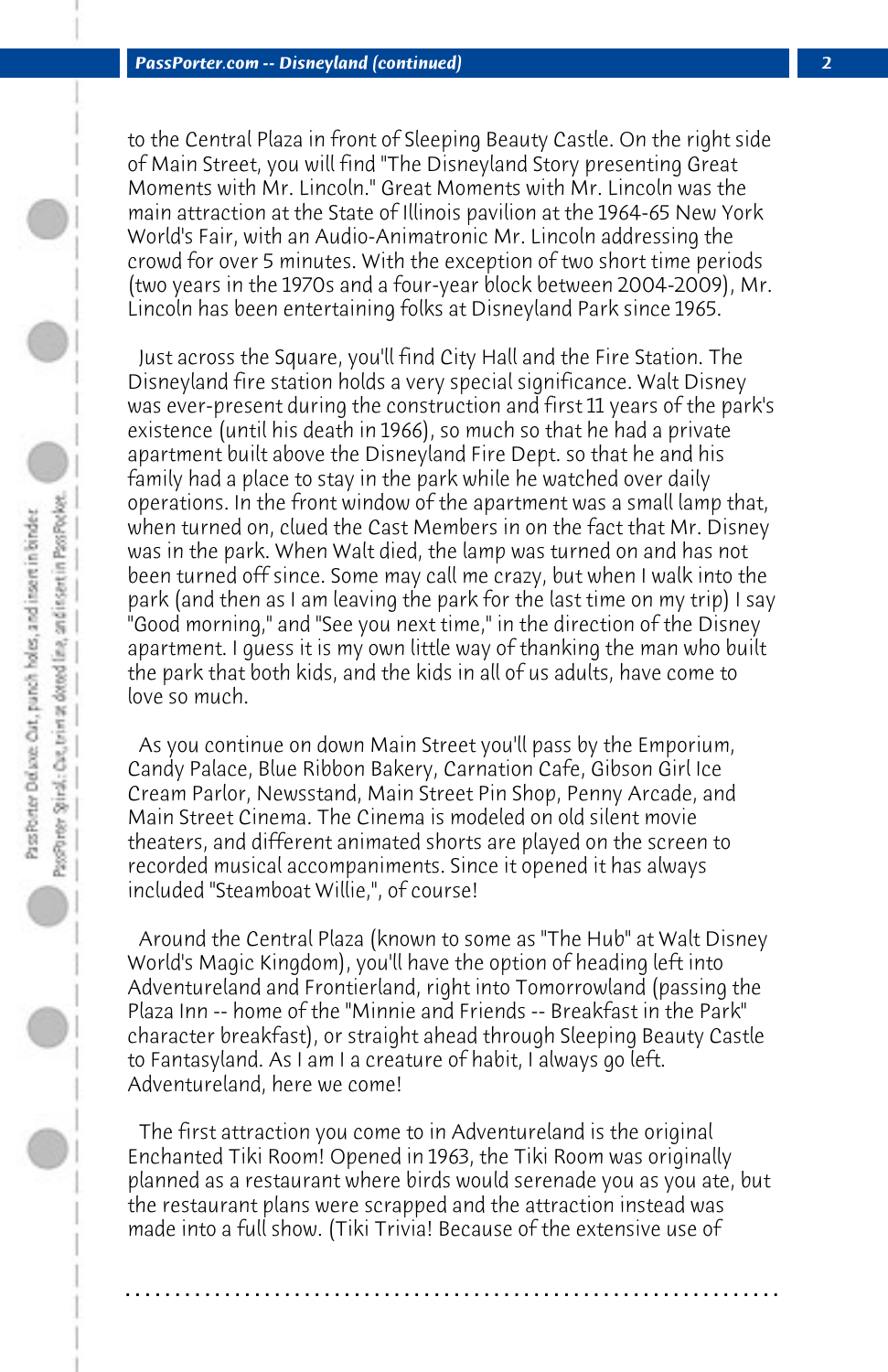*PassPorter.com -- Disneyland (continued) 3*

computers necessary for the operation of the audio- animatronic birds, Disneyland's Enchanted Tiki Room was the park's first air-conditioned attraction.) For all of you Dole Whip lovers, you can get your fill of Dole Whips, Dole Whip Floats and fresh pineapple spears from the Tiki Juice Bar just out in front of the Tiki Room. As you wander further into Adventureland, you can visit with Aladdin and friends in Aladdin's Oasis and climb Tarzan's Treehouse. As you exit Tarzan's Treehouse, be sure to check out the artifacts left behind by the Swiss Family Robinson when they sold their treehouse to Tarzan and the Porter's in 1999! Don't forget to take a ride on the Jungle Cruise (who can resist the bad jokes, really?) where you'll see charging hippos, sleeping zebras, the backside of water, and very hungry piranhas while riding in boats named such things as Nile Princess, Amazon Belle, and Kissimmee Kate.

 If there is one attraction you do not want to miss in Disneyland Park, it is (in my opinion) Indiana Jones and the Temple of the Forbidden Eye. Trust me, this is an attraction that you probably wouldn't mind standing in a l[ong line for, as th](http://www.earstoyoutravel.com/)e queue is totally immersive. The queue area includes lots of props from the Indiana Jones movies as well as booby traps (such as the Temple of Doom's spike room), and wall inscriptions of a cryptic nature. (Trivia! The ride was built on what was once Disneyland's "Eeyore" parking lot. See if you can find the lot's sign along the queue.) The ride technology is much the same as DINOSAUR in Disney's Animal Kingdom park at Walt Disney World, in that you ride in a jeep that bounces and moves along the ride's, often very dark, course. But whatever you do, "Once you enter the Chamber of Destiny, do NOT look into the eyes of the idol!"

 All this touring has worn me out, so I am going to take a break and snack on some tasty barbequed kabobs at Bengal Barbeque. In the next installment in this series, we'll continue exploring Walt Disney's original Magic Kingdom.

*About The Author: Sarah is a busy stay-at-home mom, Travel Consultant with Ears to You Travel, PassPorter Message Board Guide and Navy wife whose family is currently stationed in Washington state. She has made many trips to both Walt Disney World and Disneyland. Her family is excited to be heading to Disneyland (her husband and 2-year-old son's first trip) in August 2011!*

**. . . . . . . . . . . . . . . . . . . . . . . . . . . . . . . . . . . . . . . . . . . . . . . . . . . . . . . . . . . . . . . . . .**

*Article last updated: 06-09-2011*

*View the latest version online at: http://www.passporter.com/articles/disneyland-original-magic-kingdom.html*